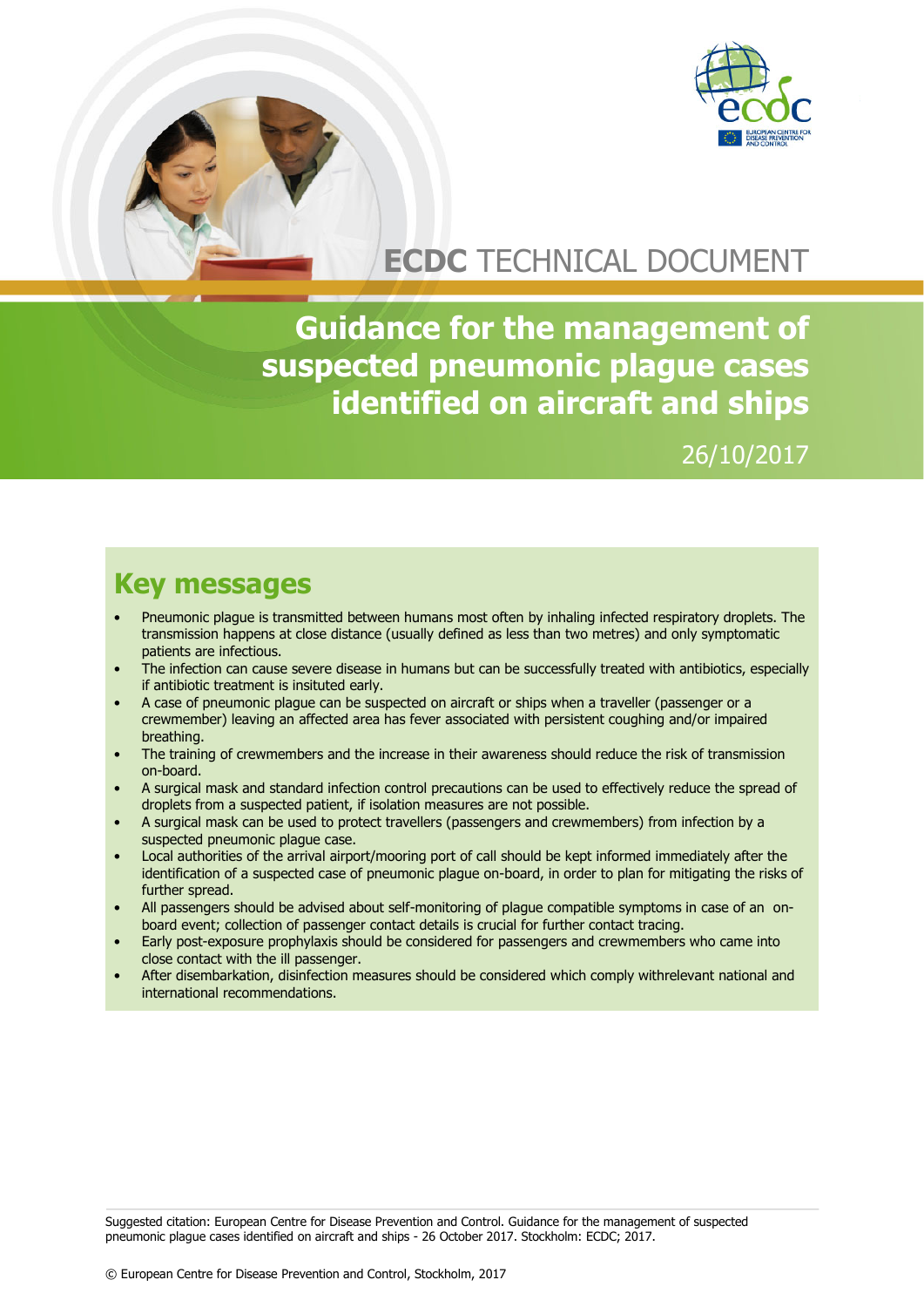## **Pneumonic plague**

### **What is pneumonic plague?**

Plague is a bacterial zoonotic disease caused by the Gram-negative bacterium Yersinia pestis. Pneumonic plague is one of three clinical presentations of plague; other clinical presentations are bubonic and septicaemic plague. Pneumonic plague is transmitted between humans, most often by inhaling infected respiratory droplets; it may also develop from untreated bubonic or septicaemic plague after the bacteria spread to the lungs [1]. The infection can cause a severe disease in humans but can be successfully treated with antibiotics, especially if early treatment is instituted.

More information can be found in the ECDC and World Health Organization (WHO) factsheets about plague and in the previous risk assessment 'Rapid risk assessment: Outbreak of plague in Madagascar, 9 October 2017' [2-4].

### **When is a patient infectious?**

There are no reported cases of transmission before the onset of symptoms. After the onset of symptoms, a patient remains infectious during the symptomatic period, which is mainly characterised by fever, headache, weakness, breathing difficulties and coughing [1]. The incubation period for plague ranges from one to seven days.

## **Identification of suspected pneumonic plague case on aircraft and ships**

A case of pneumonic plague is suspected when a traveller (passenger or a crewmember) leaving an affected area has fever associated with persistent coughing and/or impaired breathing.

### **Options for management of suspected cases identified on an aircraft**

The transmission of pneumonic plague between humans by infected respiratory droplets happens at a close distance, usually defined as less than two metres [5]. There is no evidence that recirculation of cabin air facilitates the transmission of infectious agents on an aircraft [6].

In the event of a suspected pneumonic plague case on an airplane en route, the application of the following measures can reduce the risk of transmission.

#### **During the flight**

- In accordance with International Air Transport Association (IATA) guidelines, after a traveller manifests the symptoms of pneumonic plague, the captain needs to be notified of the situation as soon as possible by the cabin crewmembers, as required by the International Health Regulations [7,8]. The captain will inform air traffic control and the destination airport about the suspected case so that cleaning and disinfection procedures that may be needed by local authorities [8] can be activated as well as an ambulance to transport the patient to the referral hospital [9]. Also, the pilot needs to be advised of where to park the aircraft [9].
- Advice for medical support from the ground (if available) should be considered immediately after the identification of a suspected pneumonic plague case [10].
- A surgical mask (included in the Universal Precaution Kit) [11] should be provided to the ill passenger in order to reduce the spread of droplets unless the traveller is unable to tolerate it. The passenger should be requested to wear the mask during the entire flight. The mask should be changed as soon as it becomes humid; used masks should be disposed of in a biohazard disposal waste bag only (see below).The passenger who is ill should be provided with tissues and a biohazard disposal waste bag (included in the Universal Precaution Kit) [11]. Tissues used by the unwell passenger should be disposed of in the biohazard bag only. If a biohazard disposal waste bag is not available, an airsickness bag marked as biohazard by crewmember can be used instead.
- If there is free space on the aircraft, it is suggested to relocate any adjacent passengers to other seats leaving a space of two metres between the ill passenger and any other passengers [8].
- If the relocation of adjacent passengers is not possible, any travellers sitting near (in a radius of less than two metres) the ill passenger should be provided with surgical masks [12].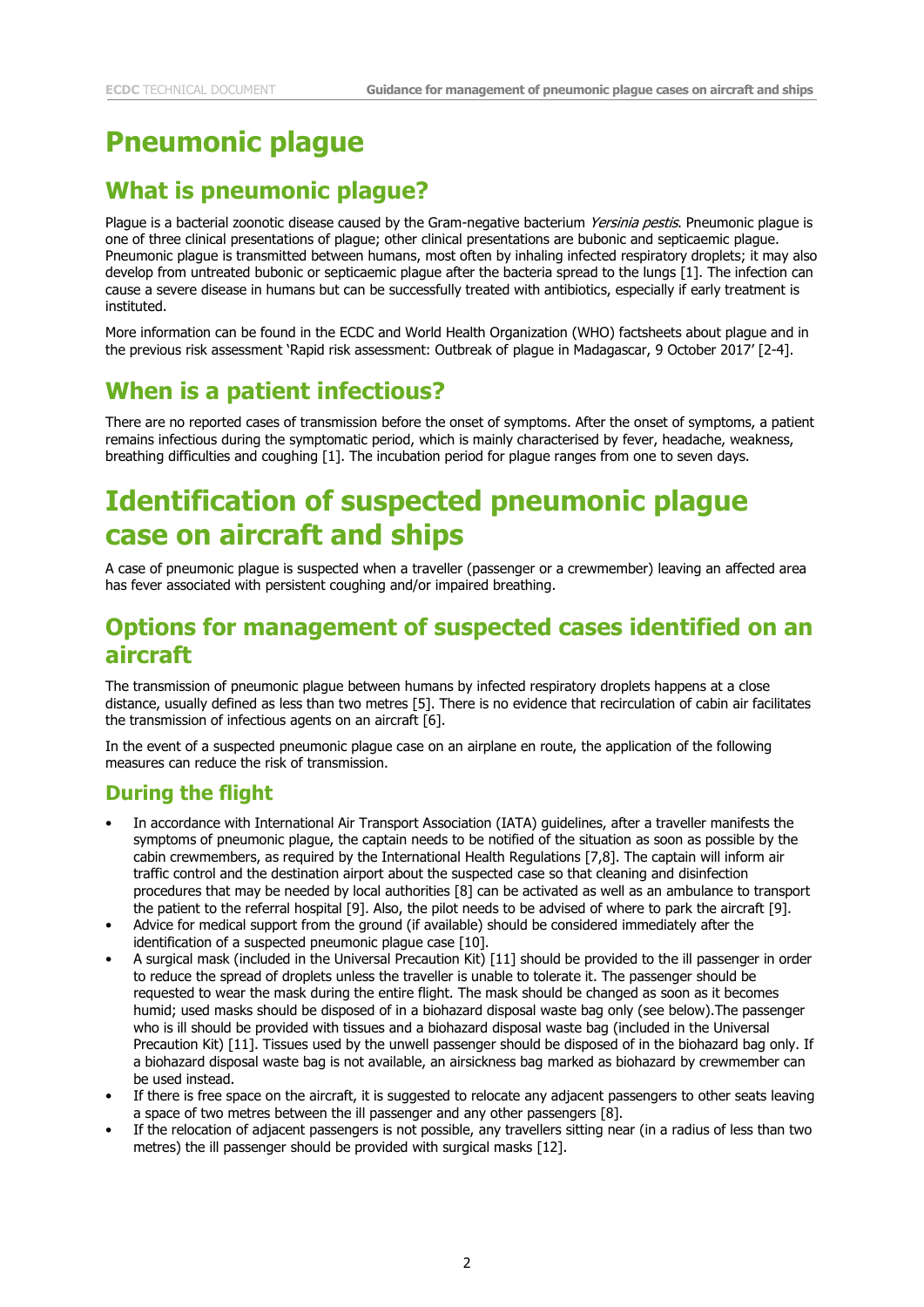- A cabin crewmember (preferably the one who has already been dealing with the ill traveller), should be designated to interact with him/her. The cabin crewmember should wear a surgical mask. Standard infection control precautions should be followed by the ill passenger and the crewmember assisting him/her. Hand hygiene should be practiced frequently by the ill passenger and the crewmember. Crewmembers should wear gloves if touching the ill passenger (or any object that may have been soiled by secretions from the passenger.) [8].
- A specific lavatory for the exclusive use of the ill traveller should be identified and appropriately signed on the door [8].
- All travellers accompanying the ill passenger should be asked if they have any similar symptoms [13].

#### **On arrival**

- On arrival, the ill passenger and his/her accompanying travellers should be disembarked before any other passenger and guided to a designated healthcare facility [14] (within or outside the airport).
- The hand baggage should be removed together with the ill passenger on disembarking [13]. Furthermore, a procedure needs to be in place for obtaining checked luggage [9].
- Before or immediately after disembarking, all passengers should be advised about self-monitoring of plague compatible symptoms and about the need to seek medical care in the event of any symptoms, being sure to inform the healthcare providers about the travel history. When possible, they should also be provided with an information leaflet [14].
- Before or immediately after disembarkation, a passenger locator card [15] should be filled in by all passengers who came into close contact with the ill passenger; a list of passengers and a list of crewmembers should be made available to public health authorities.
- Early post-exposure prophylaxis should be considered for passengers and crew who came into close contact (e.g. crew assisting the ill passenger and passenger sitting less than two metres) with the ill passenger [16].
- Arrangements for post-event disinfection and disinfection procedures for the aircraft and the ill passenger's belongings should be considered after disembarkation [17].

### **Options for management of suspected cases identified on ships**

#### **Before departure**

- Pre-travel information about health issues related to the risk of plague in the areas of departure/stops should be provided by travel companies and travel agencies to customers, and by shipping companies to crewmembers.
- Awareness of the health issues of plague should be increased among crewmembers. Education about how to recognise signs and symptoms, route of exposure, reporting suspected cases to designated crew, and understanding measures to prevent the spread should reduce the risk of transmission on-board [18].

Suspected cases of pneumonic plague among passengers on ships departing from an affected area or on ships stopping in a port of an affected area are possible. The following measures can be applied in the event that a suspected case is identified on board.

#### **During the navigation**

- The ship's master should notify the local health authority at the first port of call if a suspected case of plague is identified on board [19].
- If available on board, medical staff should be notified immediately after the identification of a suspected pneumonic plague case; if not available, medical advice from doctors stationed in ports should be requested [19].
- The ill passenger should be isolated in his/her cabin or in the sickbay [19]; isolation measures should be put in place in order to avoid close contact with other passengers.
- When assisted by crewmembers/medical staff in his/her cabin and lavatory or in the sickbay, the passenger should wear a surgical mask. Used masks should be disposed of in a biohazard disposal waste bag, as should all the tissues used by the passenger. Bed linen and clothes used by the ill passenger should be disposed of in the same manner, or boiled for 10 minutes [19]. If a biohazard disposal waste bag is not available, a resistant plastic bag marked as biohazard can be used instead.
- Crewmembers assisting the ill passenger should wear a surgical mask.
- Standard infection control precautions should be followed by the ill passenger and the crewmember assisting him/her. Hand hygiene should be practiced frequently by the ill passenger and the crewmember. Crewmembers should wear gloves if touching the ill passenger (or any object that may have been soiled by secretions from the passenger e.g. mask, bed linen, clothes, etc).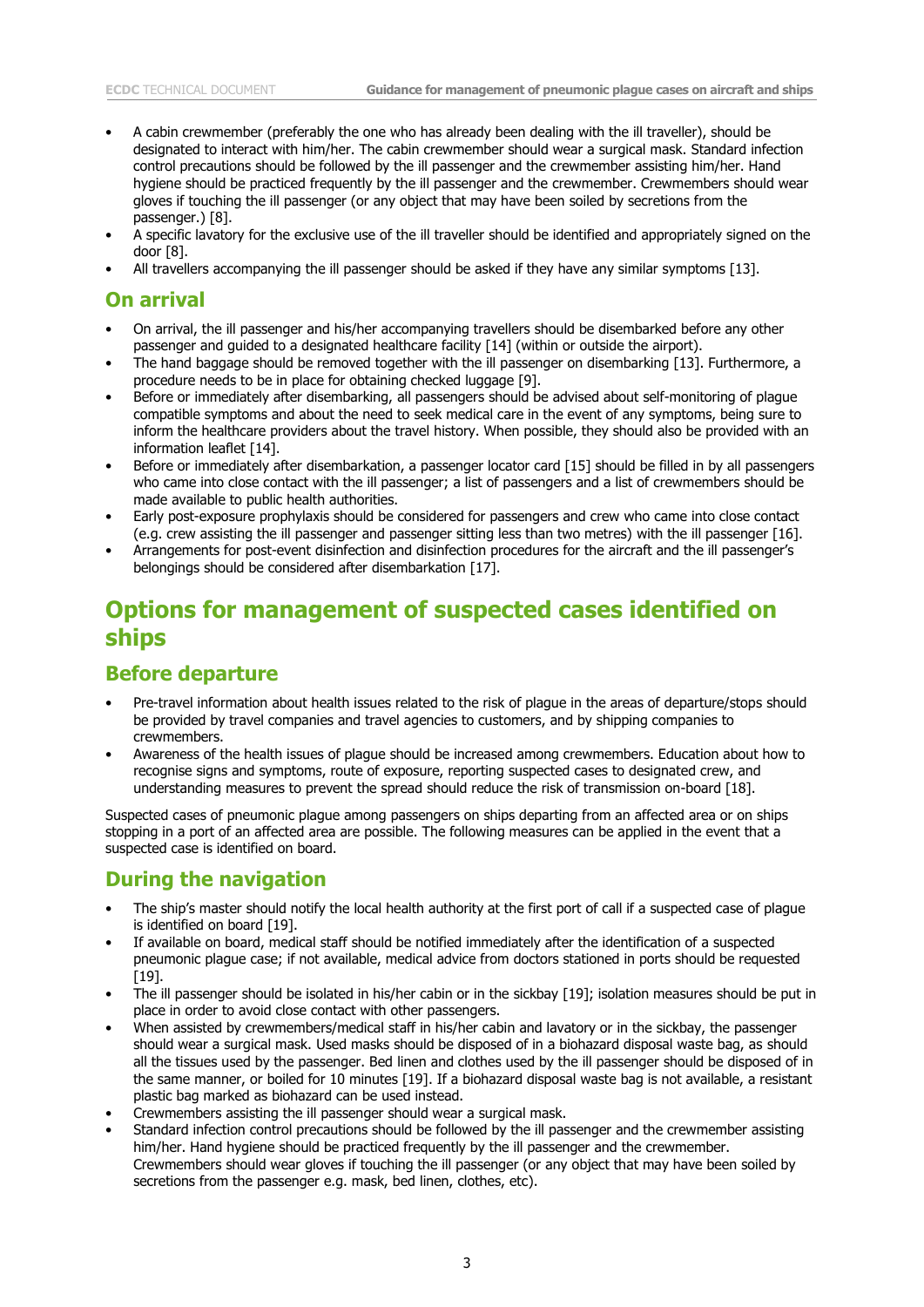- Checking the health condition of the passenger's close contacts (cabin mate, etc.) should be performed immediately after the identification of a suspected case on-board and for the duration of the incubation period (checking temperature twice a day and checking for persistent coughing and/or impaired breathing); early post-exposure prophylaxis should be considered for passengers and crewmembers who came into close contact with the ill passenger [16].
- Antibiotic treatment should be established immediately for the suspected case by medical staff onboard (if available) or medical advice from doctors stationed in ports should be requested; a stock of doxycycline is recommended by the WHO list of recommended Medicines and Equipment by the International Medical Guide for Ships 3rd edition 2007 [19].
- A medical log for the ill passenger should be established; a designated crewmember should be responsible for reviewing and updating the medical data.

#### **On arrival**

- At the first mooring port, after consultation with the local health authorities, the passenger should be sent to an onshore medical facility [19].
- The ill passenger should disembark together with his/her luggage and personal items without coming into contact with other travellers ideally from a separate area of the ship or at a separate time [19].
- All the travellers (passengers and crewmembers) who came into close contact with the ill passenger should be advised about the need to continue self-monitoring of plague compatible symptoms and seek medical care in the event of any symptoms for seven days after the last close contact with the ill passenger;
- Information on how to conduct the early post-exposure prophylaxis [16], if it was not completed onboard, should be provided for passengers and crewmembers who came into close contact with the ill passenger.
- Contact details of travellers who came into close contact with the ill passenger should be collected for further information before disembarkation.
- Health authorities of the mooring port of call should be informed if any support is needed before the ship arrives at the port.
- After passengers' disembarkation, disinfection of the cabin occupied by the ill passenger and/or the sickbay, and the proper waste disposal of all the biohazard materials should be performed complying with relevant national and international recommendations.

## **Disclaimer**

ECDC issued this guidance document in accordance with Regulation (EC) No 851/2004 establishing a European centre for disease prevention and control. In the framework of ECDC's mandate, the specific purpose of an ECDC guidance is to present different options on a certain matter. The responsibility on the choice of which option to pursue and which actions to take, including the adoption of mandatory rules or guidelines, lies exclusively with the EU/EEA Member States. In its activities, ECDC strives to ensure its independence, high scientific quality, transparency and efficiency.